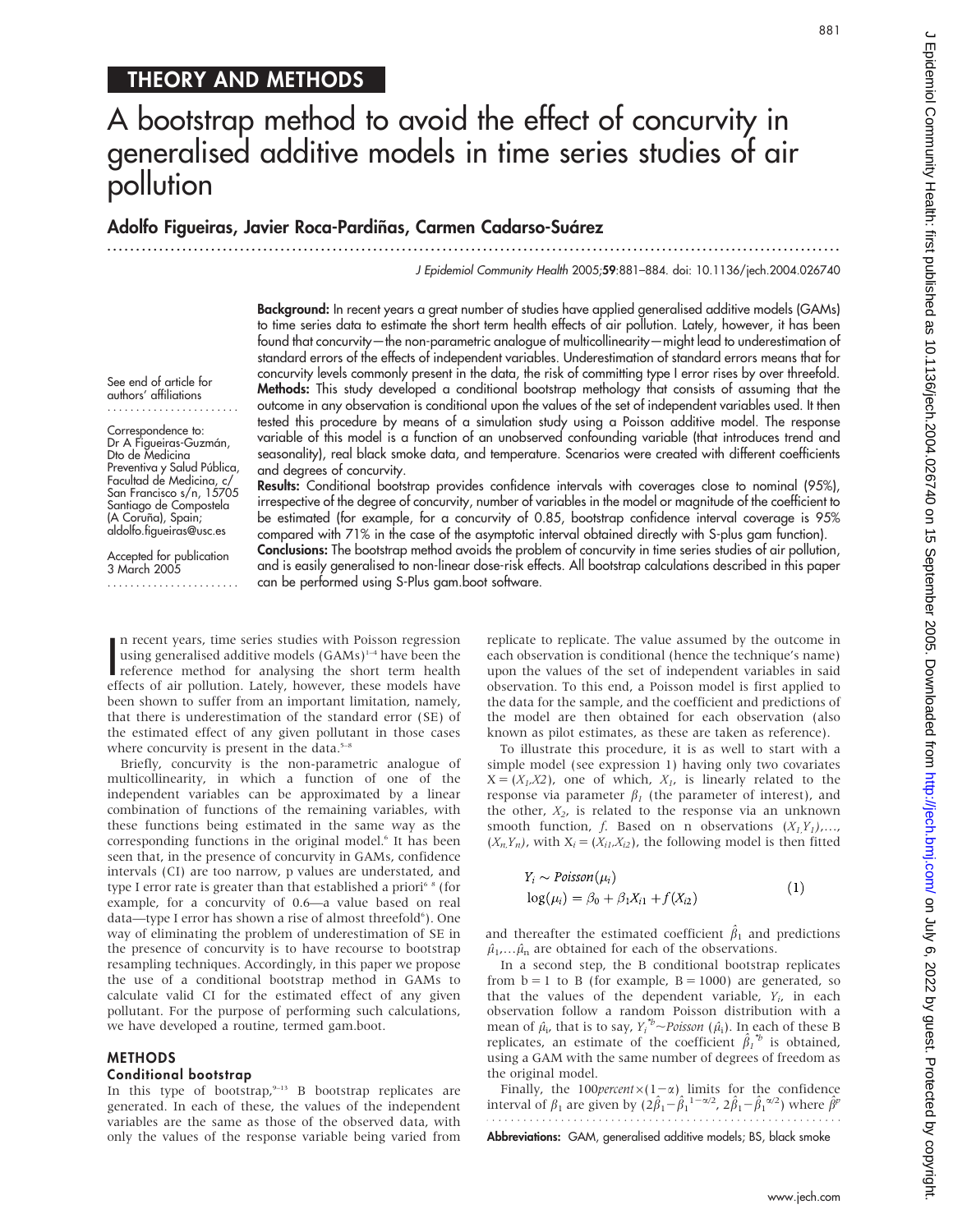represents the percentile p of the bootstrapped estimates  $\hat{\beta}_1^{\ast_1}$ ,..., $\hat{\beta}_1^{\ast_2}$ .

#### Bootstrap validation: a simulation study Scenario

A three year (1096 day) series was constructed in which the number of events per day followed a Poisson distribution, in line with model (2) below,

$$
Y_1 \sim \text{Poisson}(\mu_i)
$$
  

$$
\log(\mu_i) = \log(22) + \beta_1 BS + \beta_2 trend + f_{temp}(temp_i)
$$
 (2)

where  $Y_t$  denotes the number of events per day,  $BS_t$  is the black smoke, and  $temp_t$  is the temperature recorded on day  $t$ . The coefficient  $\beta_1$  denotes the log relative rate of Y associated with increase in black smoke (BS). The BS is genuine and was drawn from data recorded for the city of Vigo (north west Spain) over the period 1996–1998 (see fig 1A). By default, the true  $\beta_1$  had a value of 0.001, although other values for this parameter (from 0.001 to 0.008) were also considered to ascertain the effect of coefficient magnitude on the 95% CI coverage and bias in the estimated coefficient,  $\hat{\beta}_1$ .

In model (2), trend is a function that introduces trend and seasonality into the simulated data to simulate an unobserved confounding variable in the data. In ecological time series studies, smooth functions (smoothing splines or LOWESS) of the time variable  $1-4$  are used to control for the confounding effect of these unobserved confounding variables. The trend function is a sinusoidal function (see fig 1B) that had already been used in other simulation studies.<sup>14-16</sup> In (2), as in such studies,  $\beta_2$  assumes the value of 0.1. The function  $f_{temp}$  represents the functional form of the effect of temperature on mortality in Vigo (see fig 1C).

#### Concurvity generation

In our simulation study, the effect of interest was BS. The concurvity measure proposed by Ramsay et al<sup>6</sup> was based on the correlation between the fitted values obtained from the GAM with pollution,  $BS_t$ , as the response, and time and temperature as the predictors. Specifically, to assess the degree of concurvity in our data, one should: (a) fit the GAM

$$
BS_t = g_1(t) + g_2(\text{temp}_t) + \varepsilon_t \tag{3}
$$

where the partial functions  $g_1$  and  $g_2$  are estimated using smoothing splines with 7 and 4 degrees of freedom respectively, and  $\epsilon_t$  is a zero mean error variable; and (b) then compute the squared correlation  $(R^2)$  between  $BS_t$  and, using the fitted values from (3), namely:

$$
Convivity = (\text{correlation}\Big(BS_t, \widehat{\mathcal{BS}}_t = \hat{\boldsymbol{g}}_1(t) + \hat{\boldsymbol{g}}_2(temp_t)\Big)\Big)
$$

In our real data, concurvity was 0.29. To vary the concurvity and thereby assess its influence on CI coverage and bias in the parameter estimate,  $\hat{\beta}_1$ , in model (2), the original BS was replaced by a new variable

$$
BSS_t = k_1BS_t + k_2\widehat{BS}_t + (1 - k_1 - k_2)\hat{\varepsilon}_t
$$

where  $\hat{\epsilon}_t = BS_t - \widehat{BS}_t$ ,  $k_1$  and  $k_2$  were constants, such that  $0 \le k_1, k_2 \le 1$  and  $0 \le k_1+k_2 \le 1$ . Note that  $BSs_t$  is a combination of the original  $BS_t$  of the estimate  $BS_t$  and the errors  $\hat{\epsilon}_t = BS_t$  $\widehat{BS}_t$  obtained from the model (3). Thus, by varying the constants  $k_1$  and  $k_2$ , the degree of concurvity between BSs and the remaining independent variables may easily be modified, from 0  $(k_1 = k_2 = 0)$  through 1  $(k_1 = 0, k_2 = 1)$ .

### Data analysis

In our study, a number of scenarios were defined using different values for the coefficient  $\beta_1$  (from 0.001 to 0.009) and different values for  $k_1$  and  $k_2$ , so that the degree of concurvity varied from 0.05 to 0.65. In each of the scenarios, 1000 samples  $\{t, temp_t, Y_t\}$  were generated with 1096 points in time (days) each  $(t = 1,...,1096)$  based on the model (2). In each sample,  $\hat{\beta}_1$  was obtained on the basis of the estimated model (4)

$$
\log(\hat{\mu}_t) = \hat{\beta}_0 + \hat{\beta}_1 BS + \hat{f}_{trend}(t) + \hat{f}_{temp}(temp_t)
$$
\n(4)

Lastly, the corresponding bootstrap and asymptotic 95% CI were calculated for  $\beta_1$ . The CI coverages were calculated as the proportion of samples in which these included the true  $\beta_1$ .

The estimates in (4) were obtained by using smoothing splines with 7 degrees of freedom per year for the estimated trend effect,  $\hat{f}_{trend}$  (following Dominici et al),<sup>5</sup> and 4 degrees of freedom for estimated temperature effect,  $\hat{f}_{temp}$ .

### RESULTS

Figure 1A shows the BS sequence for the city of Vigo, which was used as the independent variable to generate the replicates; fig 1B shows the unobserved confounding variable having trend and seasonality; fig 1C shows the functional form of the relation between temperature and mortality, which was obtained from previous estimates in a relation observed for Vigo.

In table 1, the CI coverages are compared for different degrees of concurvity using asymptotic GAM and GAM bootstrap. It will be seen that, with the asymptotic approach, increases in concurvity were accompanied by a progressive decline in coverage (see fig 2A), which decreased to as low as 80% when concurvity was 0.6. With the bootstrap method, however, coverage remained above 94% throughout, irrespective of the degree of concurvity. The coverage was also evaluated for different values of the true coefficient. With regard to the coefficient's influence on coverage (see fig 2B), coverage proved seemingly independent of the magnitude of the coefficient, for the asymptotic and bootstrap methods alike.

#### **DISCUSSION**

The results of our study show that application of conditional bootstrap techniques could enable the CI for the effect of pollutants in time series studies to be calculated with optimal coverage, regardless of the degree of concurvity, number of covariates in the model or magnitude of the coefficient to be estimated.

The publication of two scientific papers a few months ago, the first by Dominici et  $aI^5$  and the second by Ramsay et  $aI^6$ , showed that standard errors are considerably underestimated in the presence of concurvity.7 8 To eliminate the problem of concurvity, flexible regression methods can be used, such as parametric cubic splines<sup>6</sup> or penalised splines, which do not require the use of backfitting to estimate model components. However, parametric cubic splines might not provide sufficient flexibility to capture the trend or seasonality of the series, as the knots have to be established a priori. In this respect, penalised splines<sup>17</sup><sup>18</sup> might afford greater flexibility, although, as far as we are aware, no assessment has yet been made of the performance of such smoothers in the context of time series studies.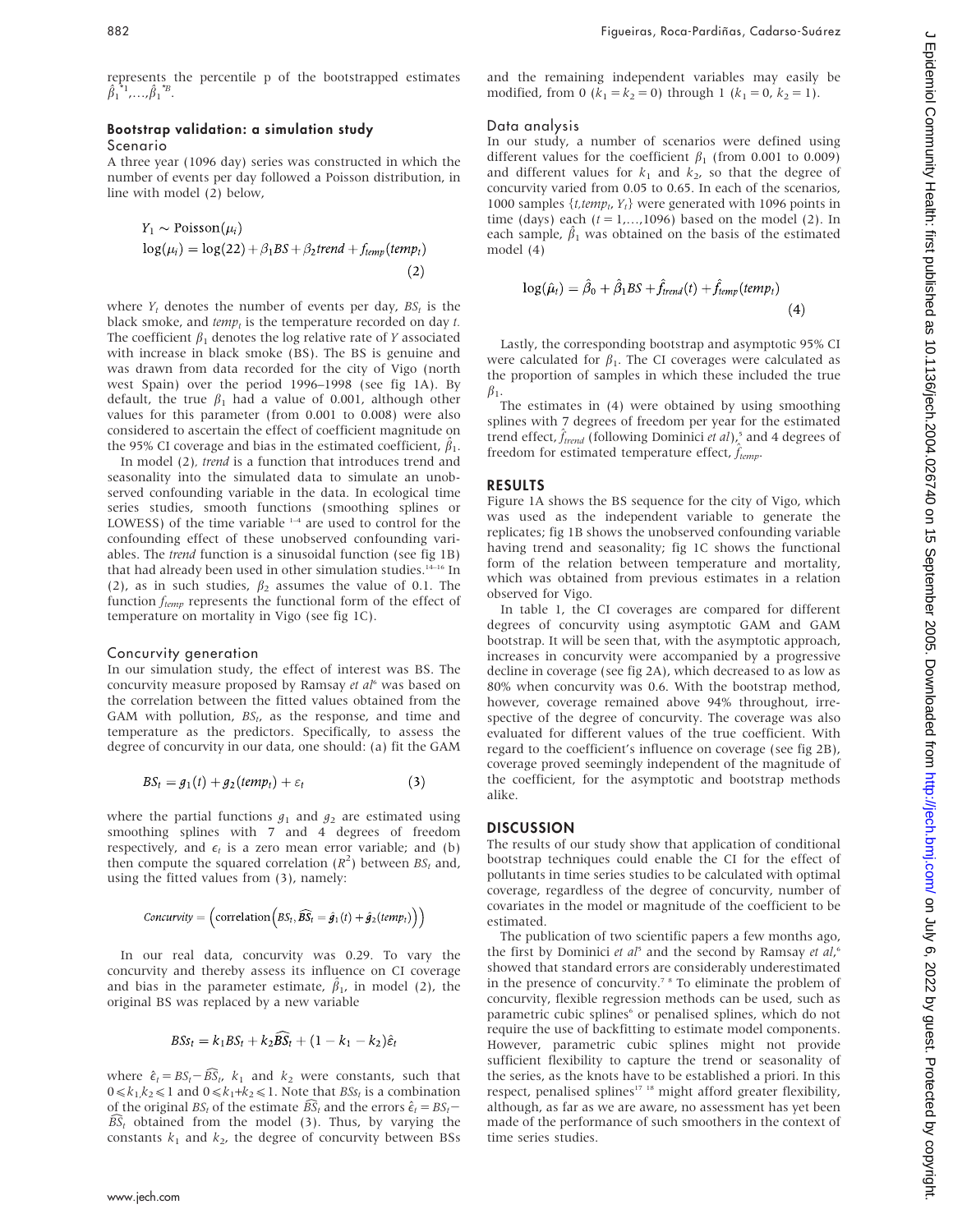

Figure 1 Basis of the simulation. (A) Daily mean black smoke (BS) levels in Vigo for 1096 days, in the period 1996–1998. (B) Effect of unobserved confounding variable that has a seasonal and trend component. (C) Smoothed temperature effect (ftemp).



Figure 2 Effect of concurvity (A) and magnitude of coefficient associated with black smoke  $(\beta_1)$  on 95% CI coverage\* (B). \*Coverage = % of replicates that include the true value of the coefficient within the 95% CI of the true coefficient 0.001. Nominal coverage is 0.95.

To eradicate the problem of concurvity, consideration has been given to the application of alternative designs, such as that of case-crossover, which control trend and seasonality by means of design and thereby eliminate the effect of concurvity on the estimation of standard errors.<sup>16</sup> Dominici et  $al^{19}$  have introduced a closed form estimate of the asymptotically exact covariance matrix of the linear component of a GAM, and offer a development of the gam.exact package, which is an extended version of gam.<sup>20</sup> However, it has also been observed that, in given conditions (with many smoothing functions included in the model), the routine gam.exact can give rise to standard errors very much greater than those that would result from application of parametric techniques.

In this paper, we propose an alternative method based on conditional bootstrap resampling techniques, which provides

Table 1 Effect of concurvity on confidence interval coverage\*. Results of the simulation study using asymptotic (standard method in gam software) and conditional bootstrap. True coefficient = 0.001

|            | Coverage*  |                  |  |
|------------|------------|------------------|--|
| Concurvity | Asymptotic | <b>Bootstrap</b> |  |
| 0.045      | 0.962      | 0.964            |  |
| 0.103      | 0.946      | 0.946            |  |
| 0.149      | 0.950      | 0.946            |  |
| 0.199      | 0.921      | 0.938            |  |
| 0.251      | 0.921      | 0.951            |  |
| $0.286 +$  | 0.905      | 0.952            |  |
| 0.329      | 0.907      | 0.961            |  |
| 0.399      | 0.879      | 0.955            |  |
| 0.451      | 0.863      | 0.940            |  |
| 0.498      | 0.861      | 0.946            |  |
| 0.533      | 0.862      | 0.940            |  |
| 0.632      | 0.801      | 0.950            |  |

\*Percentage of replicates that include the true value of the coefficient within the 95% CI of the true coefficient 0.001. Nominal coverage is 0.95. †Degree of concurvity for our real data.